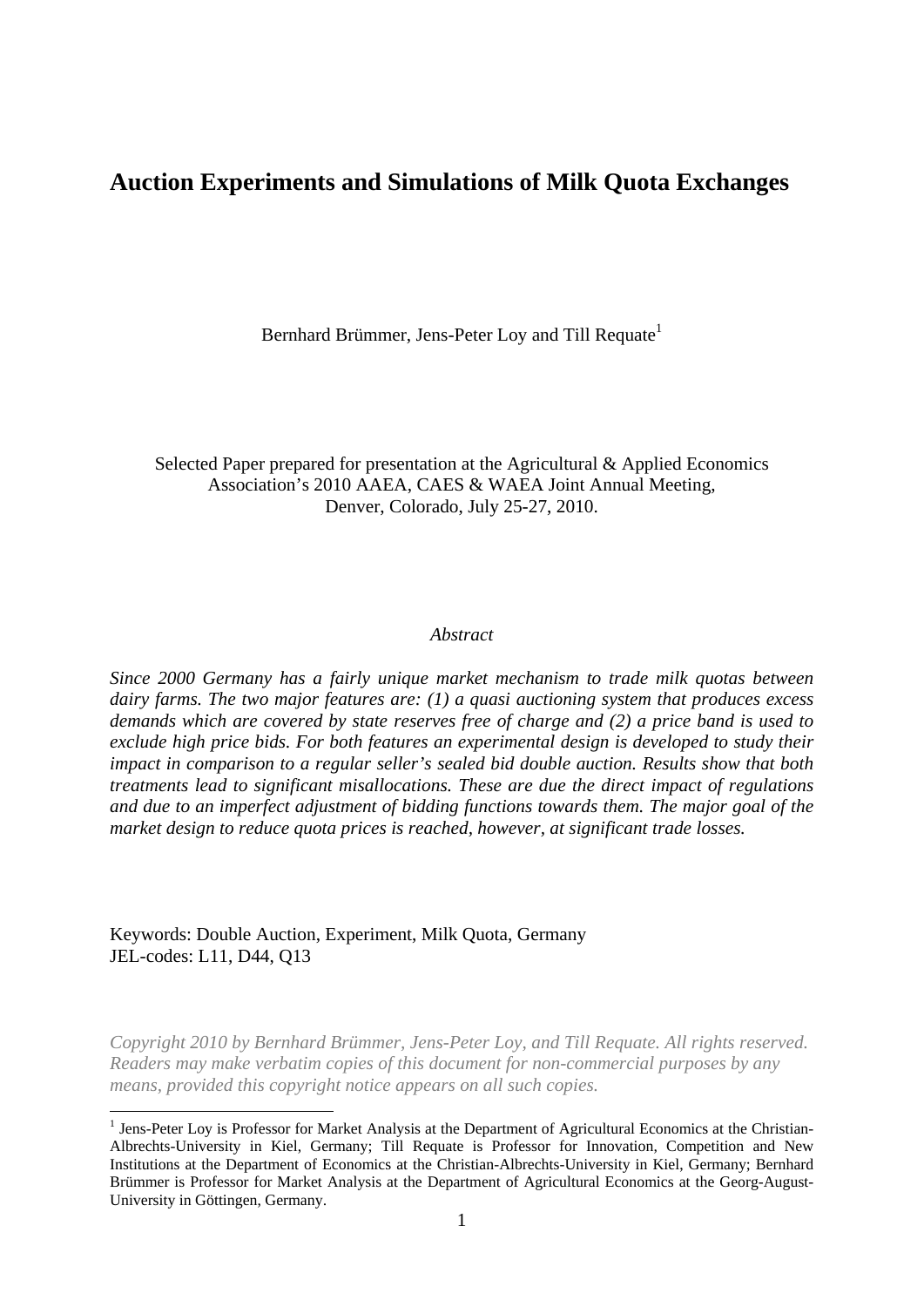#### *Introduction*

In 1984 the European Union introduced a quota system to limit milk production in the Member States. Economies of scale and technical progress have set incentives for competitive farms to grow constantly; thus, there is an inherent need to trade milk quotas between dairy farms. Quota exchanges were regulated from the start and differed between EU member states up till now; however, at the end of the 1990's many regulations had been lifted in Germany where in April 2000 a fundamentally new system to exchange milk quotas was introduced. A quasi double auctioning system was installed at a regional level. All other forms of transactions such as renting, leasing or other contracts to transfer quota between farmers were banned. The new quota exchange system is similar to a single price multiple unit seller's sealed bid double auction (SBDA). Specific regulations were added to limit prices and to reduce problems of excess supply or demand. Three major features describe the characteristics of the market mechanism. First, a single preliminary price is set at the minimum excess demand which is calculated from ordered bids and asks submitted at each of three auctioning dates per year. Second, if there are successful bids that exceed the preliminary price by more than 40 percent (and the price is above 30 Euro cent per liter), then those exceeding bids are cancelled and price calculations start over again for one more time (Treatment 2). Third, local authorities control some state reserves of milk quotas. These quotas can used to fill the excess demands that systematically occur in the auctions. Quotas taken from state reserves are given to bidders free of charge. Every successful bidder receives the same share with respect to his/her bid volume. Thus, if the excess demand makes for example 10 percent of the trade volume, then each bidder gets 10 percent of his/her bid free of charge (Treatment 3). We analyze the two scenarios by comparing their results to the outcome of a SBDA (Treatment 1).

In multiple unit bid auctions with sufficiently many bidders on both sides truth telling is a weak dominant strategy (Nautz, 1995; Nautz und Wolfram, 1997; McAfee, 1992). The SBDA auction design severs as a benchmark to analyze the two scenarios for German milk quota exchanges described above. As the optimal competitive bidding functions under Treatment 1 and 2 cannot be derived easily in theory, we use simulations instead. In the second step auction experiments are set up in a computer lab to study the real world performance of the market mechanism. Each experiment for the two scenarios is run with 16 student of which randomly assigned 6 serve as sellers and 10 as buyers of milk quota. Each participant receives a willingness to buy or sell in each of the 28 rounds played. In each round bids are placed, prices are calculated, and gains and losses due to transactions performed are assigned and are notified for each participant. Students receive a fixed and a variable payment which on average is about 10 Euro per participant. One experiment with 28 rounds and three test runs takes about 60 minutes. Each design (Treatment 2 and 3) is repeated 5 times with different students. Willingness to pay and to sell are taken from a uniform distribution between 0 and 1 which fits the scale of real quota prices in Germany. These parameters are also used in the theoretical simulations to generate optimal bidding functions.

The paper is organized as follows: We first describe and analyze the functioning of milk quota exchanges in Germany. Following, the experimental design for ht three treatments used is developed and the experimental set up is explained. In section 3 optimal bidding behavior and expected results are derived and discussed. In section 4 we analyze the experimental results with respect to the theoretical expectations and measure the variations between the treatments and between times in the experiment. Finally, we briefly summarize the paper and draw conclusions.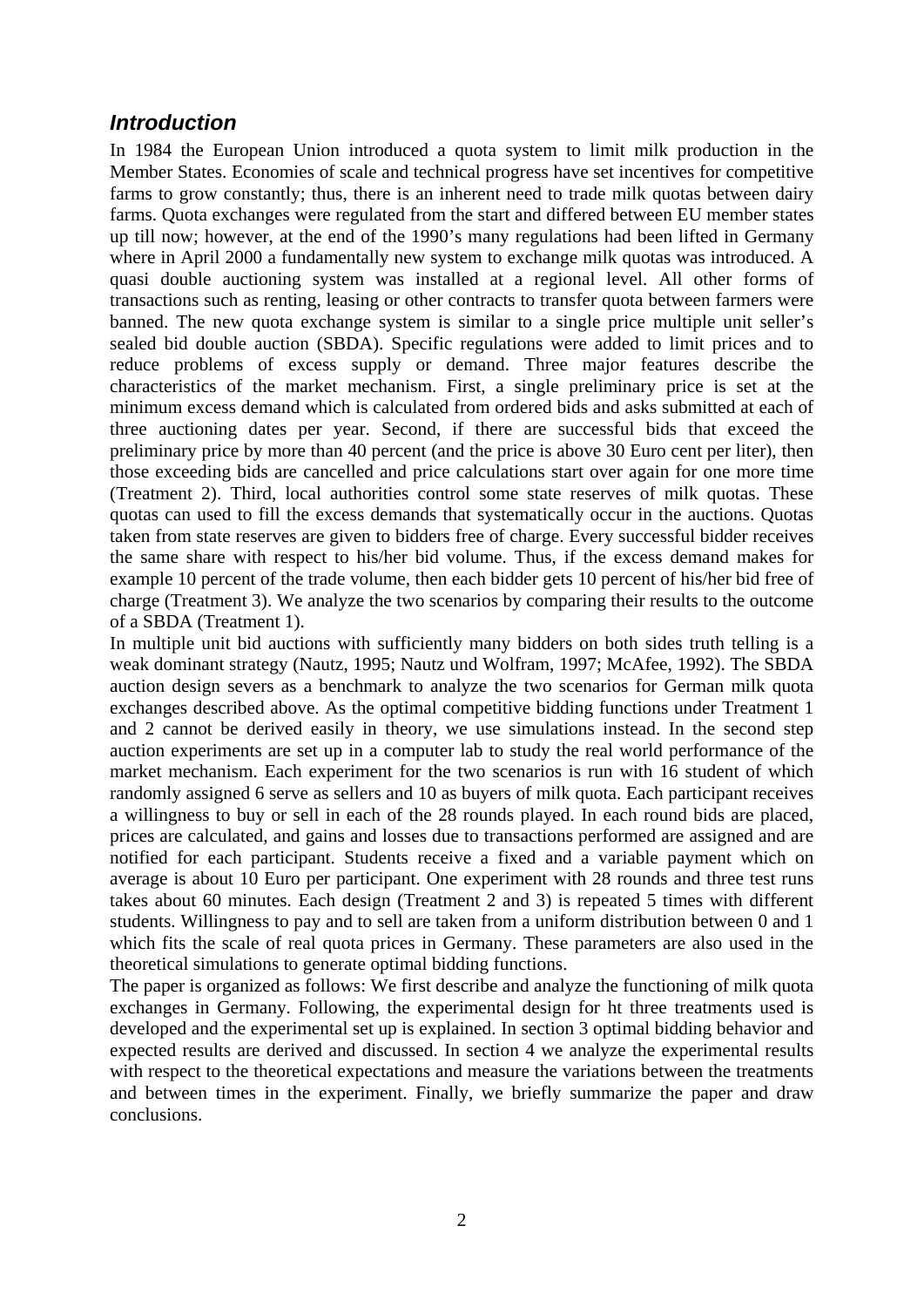#### *German Milk Quota Exchanges*

While most regulations regarding the milk quota system are set at the EU level, the rules for the exchanging quotas between farmers are decided at the national level. Consequently the applied rules differ significantly between member states. After the introduction of the quota system in 1984 the exchange of quotas between farmers was initially very restrictive. Quotas could only be transferred when also a specified acreage of grassland was transferred. However, regulations were liberalized over time and at the end of the millennium farmers could either buy, rent, or lease quotas without any additional obligations within the regional territories of dairy companies, in particular only farmers that deliver to the same dairy plant could exchange quotas. Trade was generally organized by professional quota brokers. In 2000 the German Minister of Agriculture started a new initiative to trade milk quotas through state organized exchanges that are held three times a year. Instead of limiting exchanges to the regional territories of the dairy companies, Germany was divided into 21 regions, for which separate exchanges were set up. The regions are mainly congruent with the state territories. Only in Bavaria and in Baden-Württemberg certain sub-territories were used the called Regierungsbezirke. From 2007 on regions are aggregated into East and West Germany, for which separate exchanges are run. Since 2000 with only a very few exceptions all trades have to go through the state exchanges. Also renting and leasing of quotas were banned.

The exchanges are organized as quasi double auctions. Bids and asks are submitted by farmers to the exchanges which then decide a single price and the quantity that is traded. All bidders have to prove that they can afford to buy quotas (bids) or that they are in possession of the quota they intend to sell (asks). All bidders can submit only one bid. Trading rules have been changed a few times between 2000 and 2002. Since then the following procedure is applied. First, incoming asks and bids are ranked by priority and cumulated. Second, starting with the minimum bid/ask, the market excess quantity (cumulative bids minus cumulative asks) is determined for every Eurocent increment up to the maximum bid/ask. The preliminary price is set where the minimum excess demand is reached for the first time or at the lowest price. Third, if the preliminary price is lower than 30 Eurocent, then it is equal to the final price. If the preliminary price is above 30 Eurocent and if there are bids higher than 1.4 times the preliminary price, then those bids are deleted and the price determination starts again. The second round will always be the final round. If there are no such bids, then again preliminary and final price correspond. Fourth, after the preliminary price is found and the excess demand is determined, it is decided whether all bids are cut by the same share with respect to bid volumes to reach equilibrium (supply equals demand) or whether the state reserve is used to fill the gap. If the state reserve has a sufficient amount of milk quota, it is generally used. In this case every bidder receives the same share of the excess demand according to his/her bid volume free of charge. $<sup>2</sup>$ </sup>

To illustrate the price setting and transaction rules on German milk quota exchanges, we use the following example with four bids and four asks. On a regular double Auction (k-multiple unit double auction) the equilibrium price is set in the range between:

$$
p^* = k \min \{b_m, a_{n+1}\} + (1 - k) \max \{a_n, b_{m+1}\} \text{ with } a_n \le b_m, a_{n+1} > b_{m+1} \text{ and } n, m \in \mathbb{N}^+ \tag{1}
$$

 $p^*$ : Equilibrium price;  $k \in [0,1]$ ; *b*: Bids ordered descending; *a*: Asks ordered ascending.

1

 $2$  Legal reasons prevent from charging farmers that receive milk quotas out of the state reserve. The state reserve is filled for instance when farmers cancel renting contract that have been closed before 2000. Such contracts were valid after the introduction of the quota exchanges and the banning of renting quotas. They could also be prolonged with the same parties. However, when one of the parties cancelled the contract, the quota cannot be rented to another party. If then sold through the respective exchange, one third of the quota is claimed by the state and goes into the state reserve.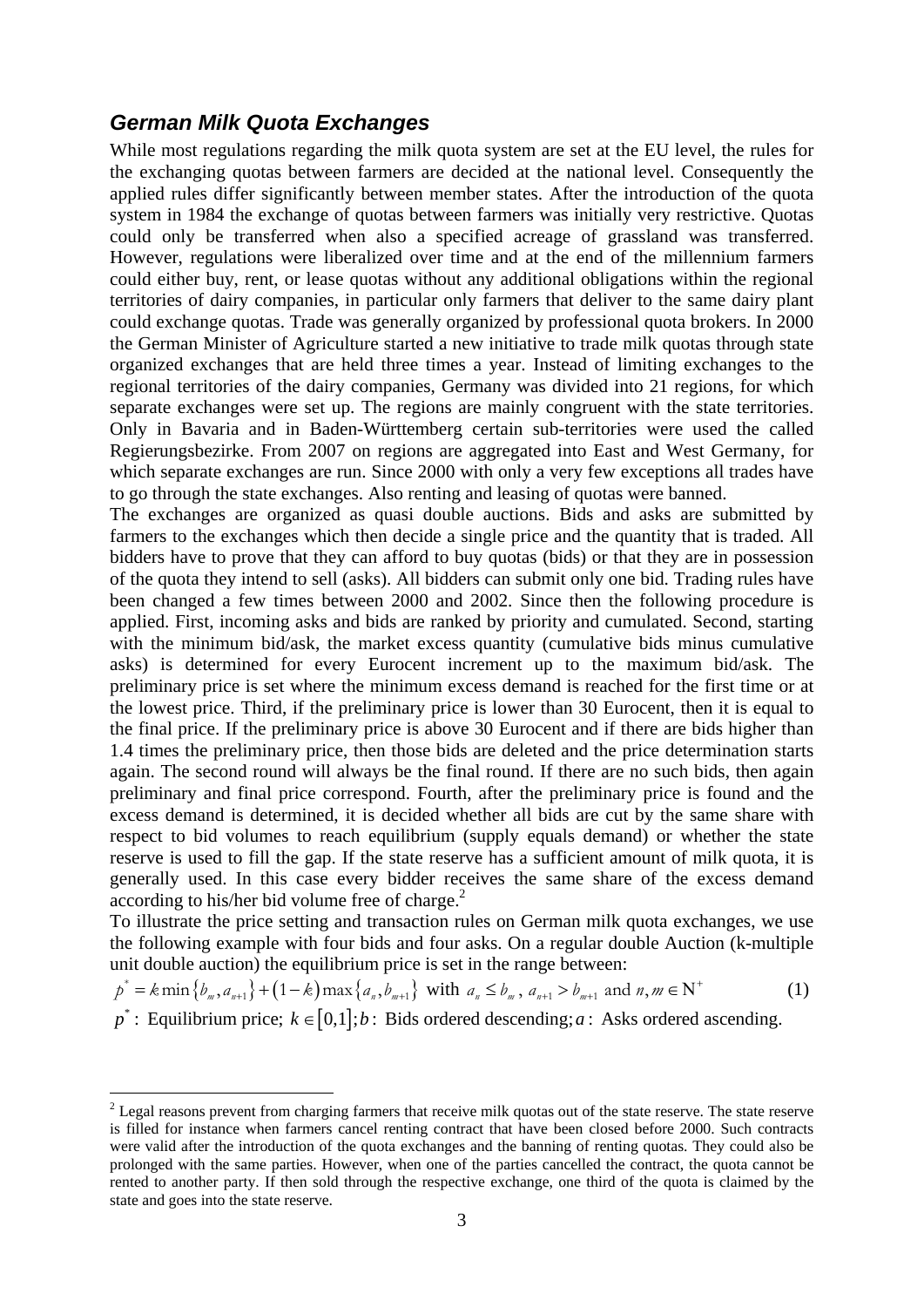*Figure 1: Illustration of the k-multiple unit double auction and the pricing rule on German milk quota exchanges* 



*Legend: P\*/Q\*: Equilibrium for a k-multiple unit double auction.*  $P_{MB}$ *: Preliminary price. PMB\*: Final price. ES: Excess supply. ED: Excess Demand. A: Ask. B: Bid with prices and volumes in parentheses. Source: Own.* 

For a SBDA *k* would be 0 and thereby the single price would be the lower bound of the range marked as  $p^*$  in Figure 1. The equilibrium quantity for a SBDA is  $Q^*$  which is always at the intersection of the bid functions.<sup>3</sup> In our example in Figure 1  $P^*$  is 60 and  $Q^*$  is 60. On German milk quota exchanges the preliminary price is set at the minimum excess demand which is at a price of 50. The equilibrium quantity would still be 60 and the excess demand would have to be filled out of the state reserve. However, in this case the bid A exceeds the preliminary price by more than 40 percent; thus, bid A is not considered for the final price equilibrium. Graphically, all other bids move to the left till B reaches the y-axis. The final price is set at 40. Bid D is now newly considered; the equilibrium demand is now at 80 and supply is as before at 50. The excess demand of 30 is taken from the state reserve and distributed between the successful bidders with the same share according to their bid volume. Bidder B for instance bids for 20 units. As the relative excess demand accounts for 37.5 percent of the total volume of successful bids, every bidder receives 37.5 percent of the bid volume from the state reserve free of charge. Thereby the net price for bidders drops to 25. Both regulation lead to lower prices and trade (supply) volumes. Trade losses occur by the reduction in supply and the exclusion of high value bids.

1

 $3$  Bidding functions generally characterize the relationship between bids and the underlying true valuations. The ordered bids are sometimes called the same. To distinguish the two terms here, we call the ordered bids a bid function.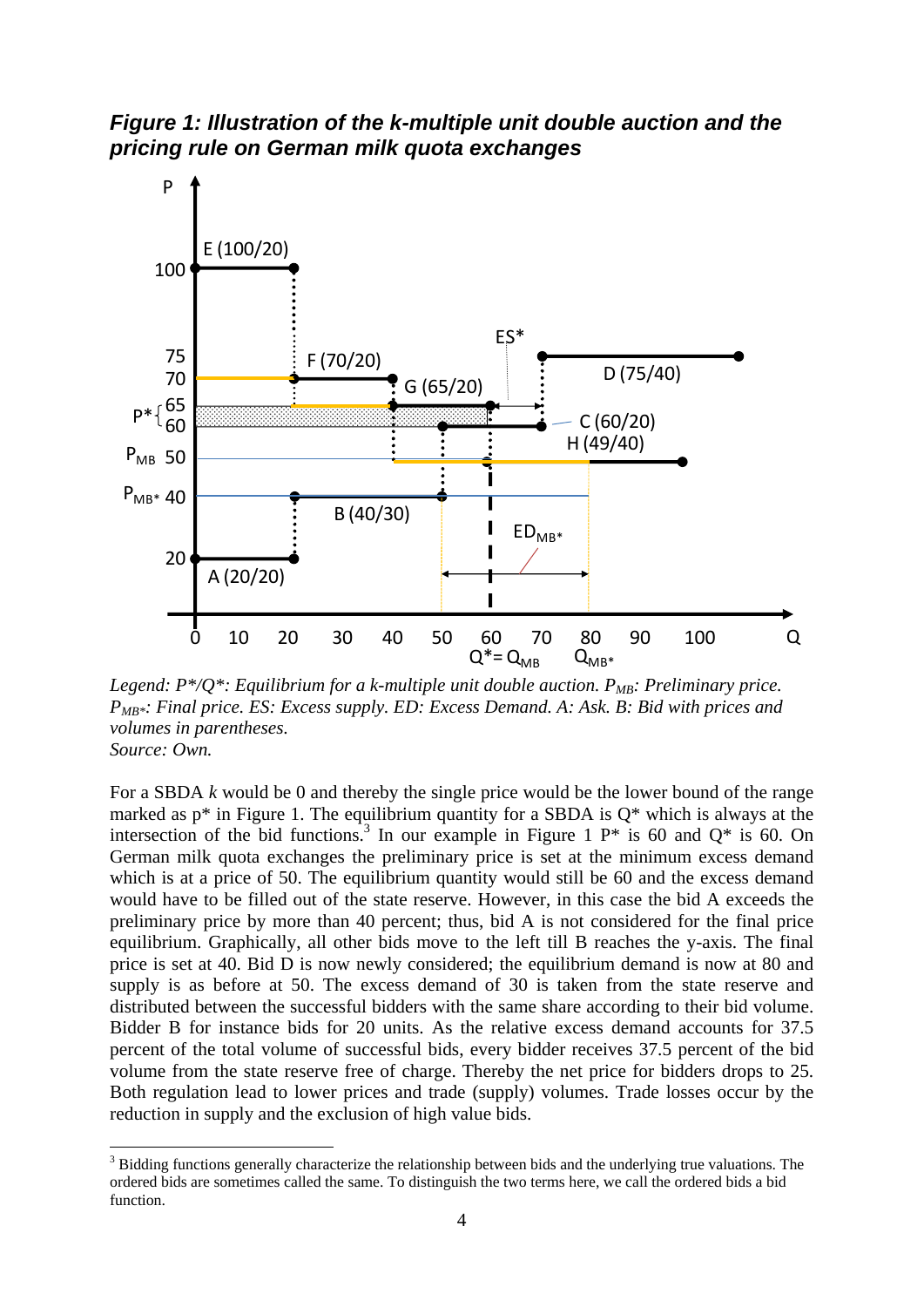### *Experimental Design*

As many goods and factors in the real world milk quotas have attributes of both private and common values. However, in modeling different regulations on German milk quota exchanges we assume private values to be the dominant factor here. This view is support by the argument "valuation of milk quotas is highly dependent on farm specific characteristics including production costs, capacity constraints etc." (Bogetoft et al. (2003): 197). The studies undertaken so far in this particular field have to our knowledge followed this approach (Doyon et al., 2008; Bogetoft et al., 2003; Brümmer and Loy, 2003).

The German milk quota exchanges limit or ban any trading after the auction has closed. Thus, bidders in the experiment always have only one shot for finding their optimal outcome in each round in the respective setting, the auction is non sequential.

To investigate the major interventions on German milk quota exchanges we run three treatments. First, the reference treatment is the SBDA illustrated in Figure 1. The equilibrium price is determined according to equation 1 and *k* is equal to zero, the excess demand or supply is found at the intersection of the bidding functions. To ensure the trade equilibrium the bids with the lowest priority are used to equalize the market excess.

Second, we model the impact of the state reserve policy by setting equilibrium prices at the minimum excess demand which is then filled by the state reserve. Every bidder receives according to his/her bid volume the same share out of the state reserve. The share is determined by the relative excess demand which equals on minus the total supply divided by the total demand of successful bidders. In the example in Figure 1 every bidder gets 37.5 percent of their bid volume for free out of the state reserve.

Third, we add a price band for bids to the reference treatment. We calculate a preliminary price according to the SBDA rule and check whether some bids exceed this price by more than 40 percent. Those bids are deleted and the price is determined by the same rule again. The price band is applied only once. Thus, the price determined after deleting bids is always the final price.

For the three treatments we ran lab experiments with students at the Faculty of Agriculture in their first year. The experiments were promoted during lecture time and interested students could sign up for participation for one treatment and session only. Each experiment is run with 16 students. 6 students are assigned to be selling quota and 10 to be buying quota. Individuals were assigned the role of buyer or seller at random by drawing the number of the working station. Every student worked at a computerized workstation to receive and submit information during the experiment. For each scenario five repetitions (sessions) with different participants were run. In each session, the experiment and the scenario were briefly explained before written instructions were handed out to every participant. The instruction could be studied for 15 minutes and questions could be asked and were answered by the instructor before the start of the session. The experiment then began with three trial runs in which students tested the functioning of the procedure. In each round every participant receives a willingness to pay or sell and the volume wanted to buy or sell on screen. Bids and asks are drawn from random distributions. Prices come from an equal distribution between 0 and 100. Volumes are drawn from equal distributions between 1 and 9 for buyers and between 1 and 19 for sellers. We choose a rather simple distribution to make calculations and the process of expectations easier to grasp for participants. After receiving their valuations participants place their bids/asks. Afterwards they receive results for the equilibrium prices and the information whether or not their bids/asks were accepted on the screen. For the successful bidders the account information is recalculated by the amount of "money" that was made or lost through the trade. After three trial rounds the experiment is started over again for the 28 rounds of the real experiments. In the end the account balance of each participant is taken to calculate the expense allowance that was paid in cash after the session. On average the entire sessions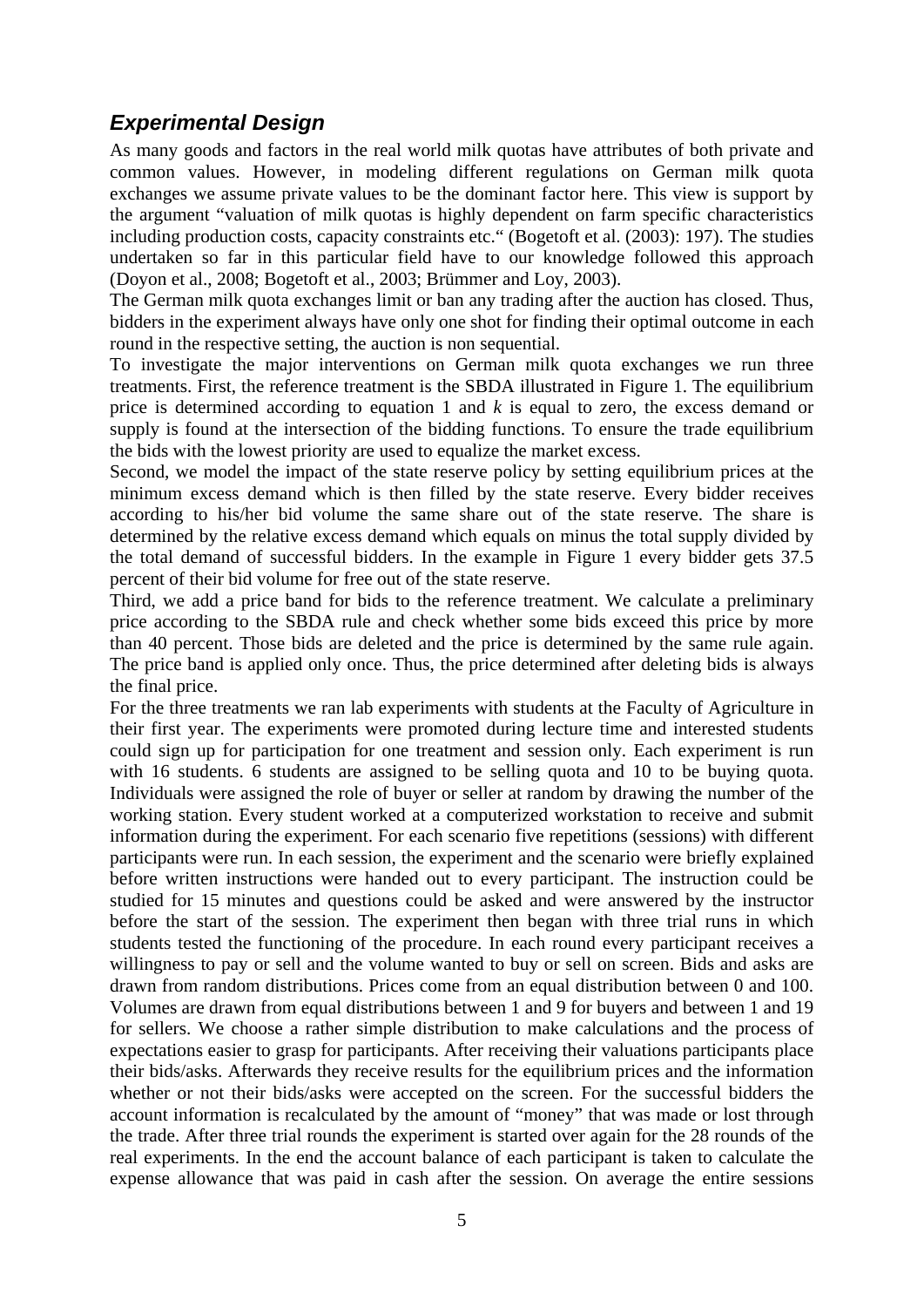lasted about one hour and the average expense allowance was about 10 Euros per participant. For treatment 2 and 3 we ran 5 sessions, treatment 1 was repeated 3 times.

# *Optimal bidding*

The reference scenario used here is a SBDA which is similar to the P/Q mechanism originally introduced by Shubik (1977). For this mechanism various properties can be shown such that each competitive equilibrium (CE) has corresponding to it a Nash-Equilibrium and thereby is called incentive efficient (Wilson, 1985). However, the competitive equilibrium is not a natural outcome of the game, in particular when it is non sequential. Smith et al (1982). for instance come to the conclusion that the P/Q mechanism converges close to the CE, but might be better described by a monopoly-monopsony equilibrium in which buyers and sellers withhold their demand and supply respectively to manipulate the price is their preferred direction. The efficiency is lower than in regular oral double auction; however, this result changes with more experienced subjects in the experiments (Smith et al, 1982) Overall, convergence to CE for the oral double auction is reached quickly after some periods of trading (Plott, 1982). For the P/Q mechanism strategic bids converge to efficient bids as the number of bidders grows with a rate of convergence that is close to one by the number of bidders (Gong and Preston McAfee, 1996; Satterthwaite and Williams, 1989). That implies that the one shot equilibrium might systematically as well as randomly deviate from the CE.<sup>4</sup> Nonetheless, we will employ this scenario for comparison, as it is very similar to the mechanisms studied, it is an operable alternative, and is likely to be more efficient than the designs used in Treatments 2 and 3. We also use the "deterministic" CE as a second reference.<sup>5</sup> Truth telling would be a dominant strategy, when participants act as price takers (Nautz, 1995).

Starting with this assumption we derive the optimal bidding rule for the second treatment. In a competitive bidding environment, seller's bids should not be affected by the rules in the Treatments 2 and 3. Buyers on the contrary receive a certain share  $\omega$  of quota out of the state

reserves free of charge; thus, bid prices should increase by  $\frac{1}{1}$  $1-\omega$ to reflect the full valuation

for the milk quota bought through the exchange which in only part of the quota received in total. As valuations and volumes are drawn from random distributions, bidders have to calculate an expected value for  $\omega$ . An initial guess might be derived as following: The average bid is 5 units and so might be the average excess demand. Supply and demand intersect at half of average total demand and supply which is between 25 and 30 (Figure 2). Thus, the relative excess demand might be between 16 to 20 percent. Though this estimation is not consistent, simulations indicate that the relative excess demand is about 20 percent. In Table 1, average results for 100.000 repetitions are shown.

Optimal bidding in Treatment 3 is again only relevant to buyers. Considering that the average equilibrium price might be close to 40 ct (Figure 2), a first rule might be that buyers restrict their bids to 40 times 1.4 (64 ct). Thus, for instance from 60 ct on the bidding functions stay constant.

<sup>&</sup>lt;sup>4</sup> "Since everything from electrons, stars and rats to people yield state measure subject to "error" or random variations the deterministic criterion (CE) can have no serious scientific standing." (Smith et al., 1982: 201). <sup>5</sup> In the CE all bidders truthfully reveal their valuations.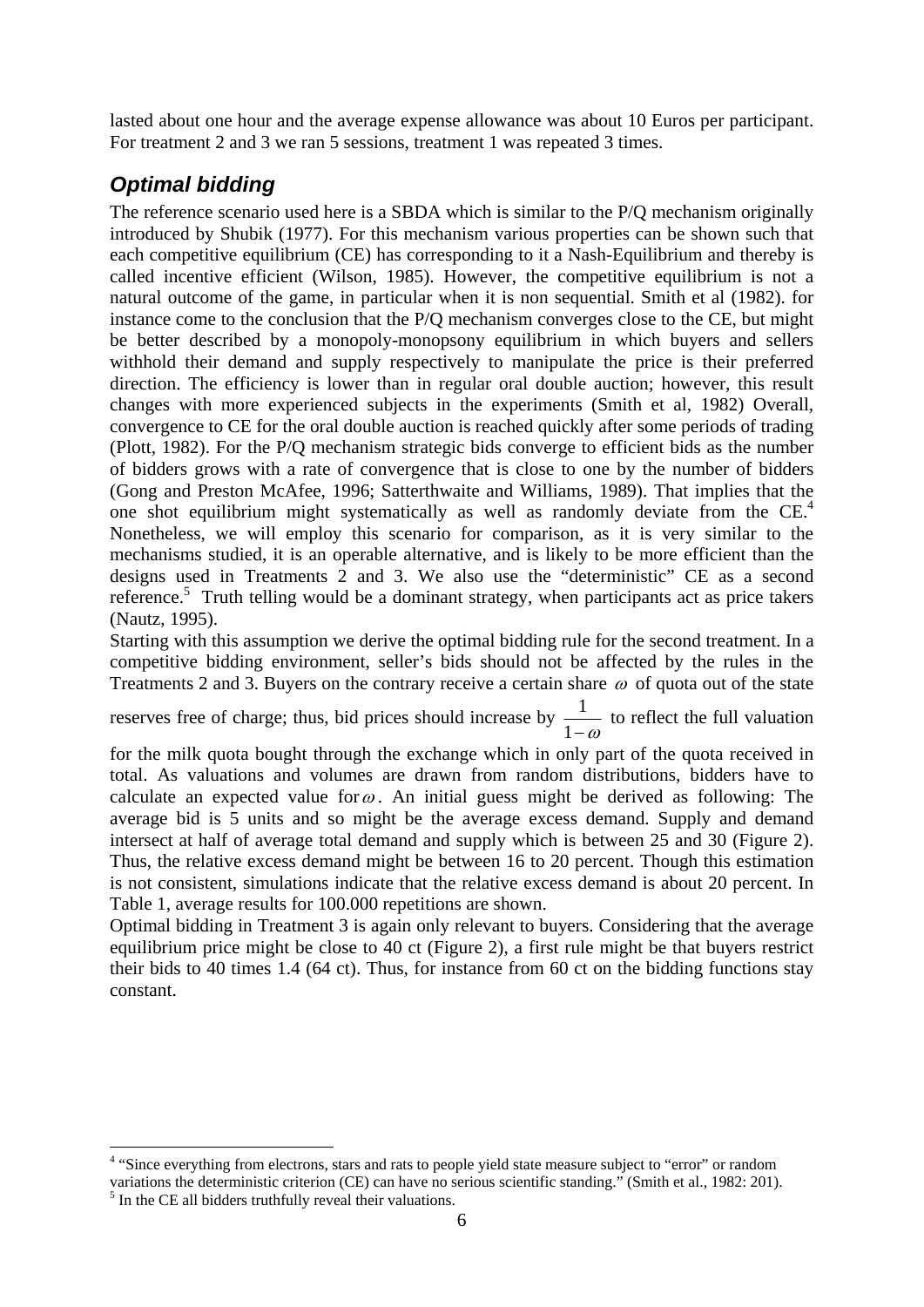| <b>Table 1: Simulation of Treatment 1 and 2</b> |  |
|-------------------------------------------------|--|
|-------------------------------------------------|--|

|                                   | Price | Volume | <b>Excess</b> | <b>Welfare B</b> | <b>Welfare A</b> | <b>Total Welfare</b> |
|-----------------------------------|-------|--------|---------------|------------------|------------------|----------------------|
|                                   | ct    |        | %             | ct               | ct               | ct                   |
| Treatment 1 (SBDA)                | 43.83 | 26.67  | 0.23          | 758.76           | 450.16           | 1208.92              |
| Treatment 2 without state reserve | 40.48 | 23.06  | 0.20          | 692.59           | 384.10           | 1076.69              |
| Treatment 2                       | 43.92 | 25.42  | 0.19          | 974.53           | 464.03           | 1438.56              |

*Legend: Excess: In Treatment 1: Absolute excess demand or supply / total demand. In Treatment 2: Excess demand / total demand. Welfare B(A): Trade gains of all buyers/sellers. Source: Own.* 

### *Figure 2: Expected bids and asks in the simulation*

Price



*Source: Own.* 

### *Empirical Results*

In Table 2 we summarize the average behavior and outcome over all rounds and for each treatment in the experiment. Additionally, we differentiate between the initial and the final rounds to estimate the impact of learning or bidding strategy improving. In the reference SBDA scenario (Treatment 1), bidders perform significant bid shading. On the supply side the willingness to sell (WPs) is overstated by average asks (Ask) by about 6 percent and on the demand side average bids (Bid) undermine the willingness to pay (WPb) by also 6 percent (Table 2). The bid shading predominantly occurs on the supply side at low valuations and on the demand side at high valuations (Figure 3). Also the bid volumes are lower with respect to the average given demand and supply (Qs-AskQ/Qb-BidQ). The reduction in supply is higher than in demand even in relative terms. Smith et al. (1982) describe this behavior as an attempt to exercise market power. As there are only 6 participants on the supply side and 10 on the demand side, the stronger reduction on supply side appears to be rational.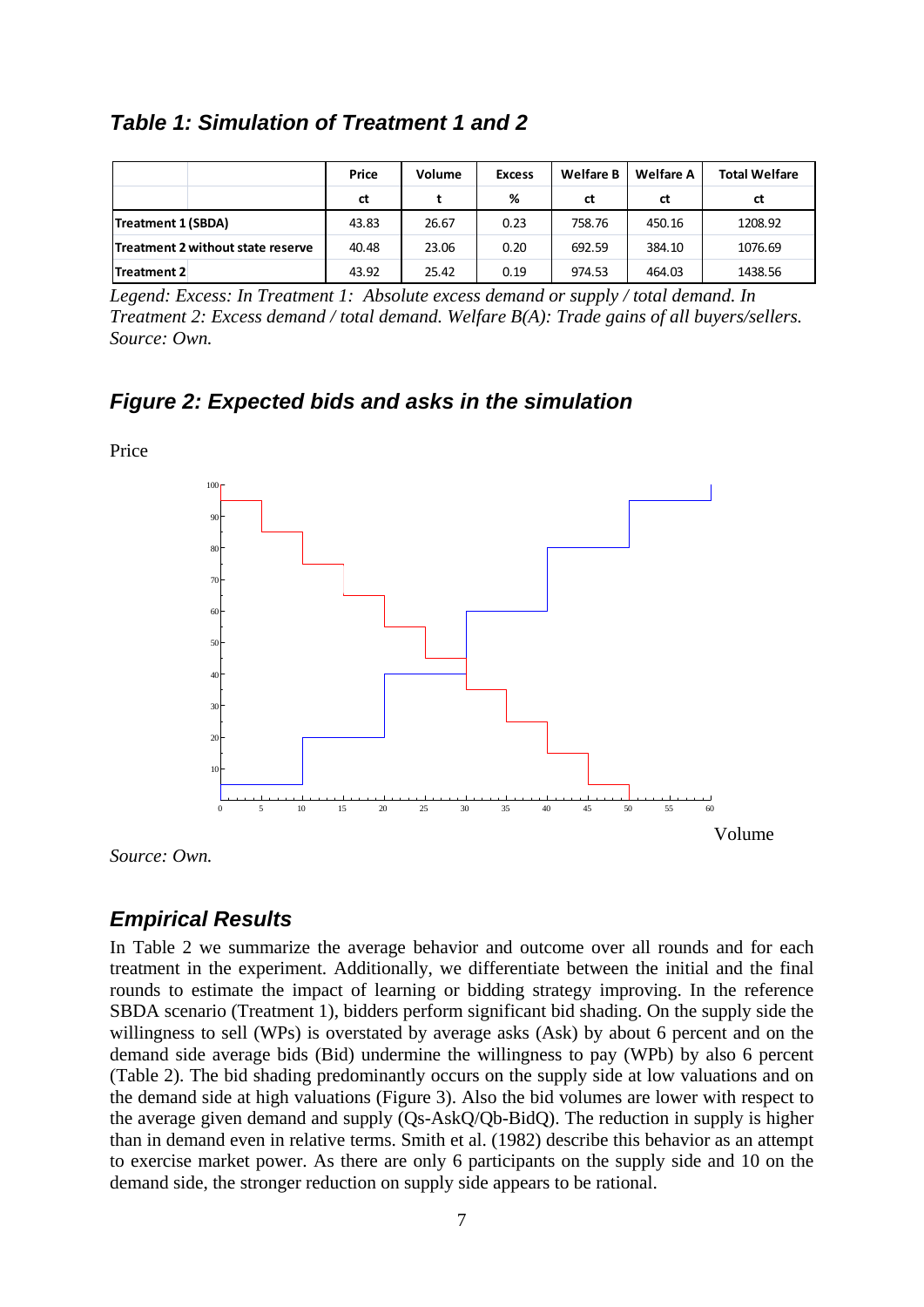In comparison to Treatment 1 the supply side strategy is not affected by the design of Treatment 2 and 3. This is reflected by almost the same extent of bid shading in volumes under Treatment 2 and 3 (Qs-AskQ). Average asks on the contrary have changed and reflect now almost their true valuations (WPs-Ask). Their slight deviation mirrors the direction that is observed for the demand side. The magnitude is significantly smaller which might indicate that a few bidders have applied the demand strategy to the supply.

On the demand side the bid reduction in volume is slightly higher on average in Treatment 2 and 3. Bid prices, however, change significantly. In Treatment 2 (state reserve) as bidders expect to receive quota free of charge, average bids overstate the willingness to pay. In comparison to Treatment 1 the change is about 8 percent. In Treatment 3 bidders expect to be punished for high bids; thus the bid shading becomes more pronounced by about 10 percent compared with Treatment 1. On average bids are 8 ct lower that the true valuation of bidders.

Due to the regulations in Treatment 2 and 3, trade prices and volume decrease with respect to the reference scenario. Prices go down by 8 (12) percent in Treatment 2 (3); volumes decrease by 12 (32) percent. In Treatment 2 the decrease in trade volumes equal the reductions in supply. Because of the state reserve the average total demand transferred to bidders is about 5 units or 20 percent higher than the supply. This was about to be expected by the simulations runs presented in the previous chapter. Therefore, net prices decrease by also 20 percent from 43 to 35 ct on average.

The changes in the bidding behavior over time (session rounds) are derived from results for the first 10 and the final 10 rounds in the respective sessions and treatments. In Treatment 1 the observed bid shading on the supply side increases for prices and decreases for volumes both significantly. Auctions average prices decrease and the trade volume increase which indicate a more competitive behavior. Though bid shading in prices increases, its impact on equilibrium might not be as severe because it occurs predominantly at high valuations (Figure 3). Though in absolute smaller terms, the same developments are observed for the demand side bidders. In the final round bid volumes are close to the true demand quantities.



*Figure 3: Bid functions for Treatment 1* 

*Legend: WP: Willingness to sell/pay in ct/kg; Ask/ Bid: Bids in ct/kg; Results for Treatment one in Session 1. Source: Own.* 

In Treatment 2 we only observe a change in the price bidding functions. The bid shading on the supply side slightly increases, while is strongly changes on the demand side. Due to the state reserve policy bidders start with almost true valuations on average (First 10 rounds) but end with a significant over valuation or negative bid shading (Final 10 Rounds). Bids are in the end about 6 ct higher than under Treatment 1 which corresponds to about 12 percent of the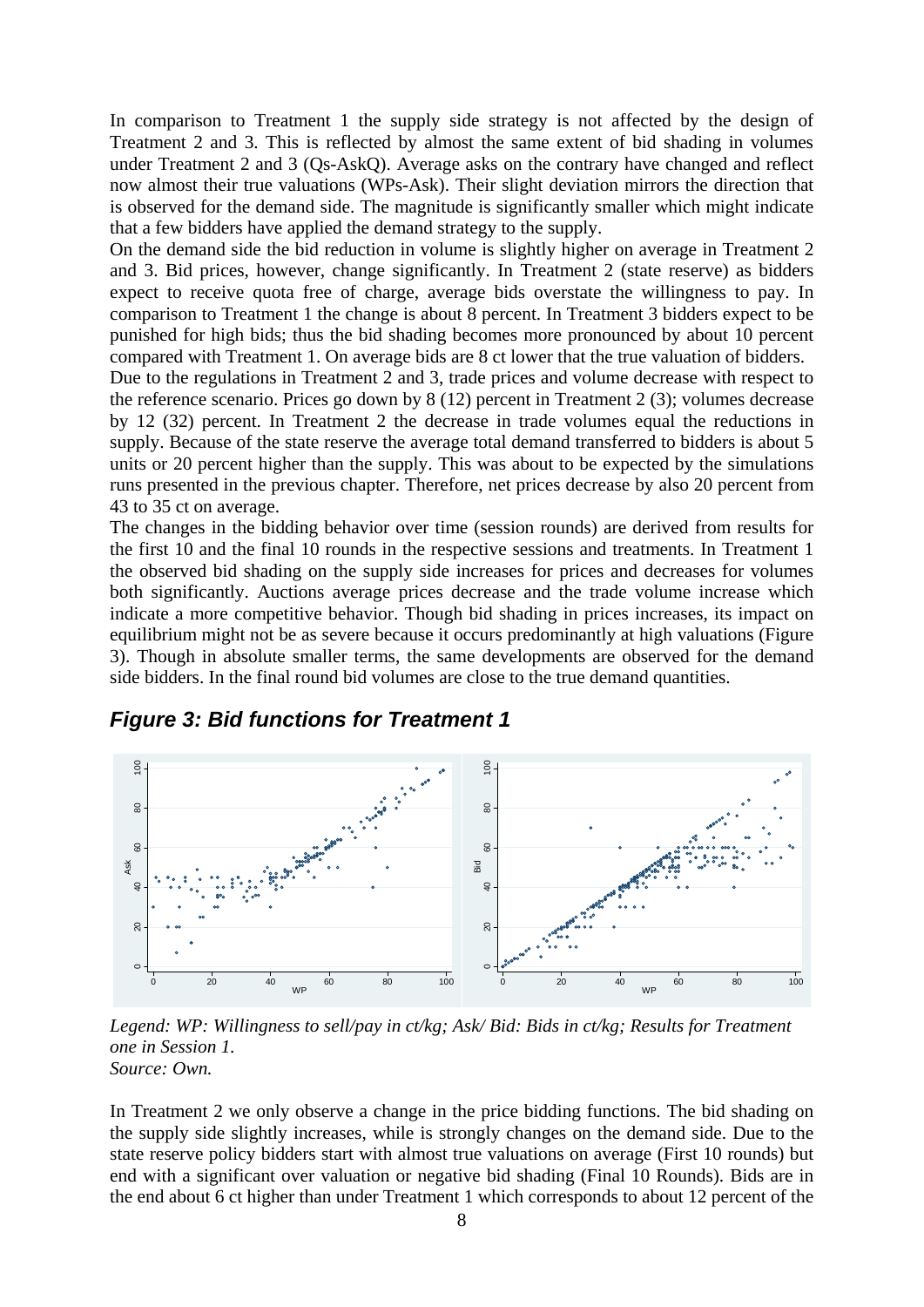average valuation of bidders. That is still below the theoretical expectation of about 20 percent. Considering a continuing rate of change with experimental repetitions, the expected percentage would have been reached in the next ten or twenty rounds. Trade volumes in the final rounds are higher and auction prices are lower compared to the first rounds; adjustments in the bidding function enable regaining of trade profits compared to SBDA mechanism.

|                | <b>Treatment 1</b>     | <b>Treatment 2</b>   | <b>Treatment 3</b> |  |  |  |
|----------------|------------------------|----------------------|--------------------|--|--|--|
|                | P/Q                    | <b>State Reserve</b> | <b>Price Band</b>  |  |  |  |
|                |                        | <b>All Rounds</b>    |                    |  |  |  |
| <b>WPs</b>     | 50.86                  | 49.20                | 51.09              |  |  |  |
| Ask            | 53.80                  | 49.87                | 50.53              |  |  |  |
| <b>WPs-Ask</b> | $-2.94$                | $-0.66$              | 0.56               |  |  |  |
| Qs-AskQ        | 3.07                   | 3.08                 | 3.28               |  |  |  |
| <b>WPb</b>     | 50.55                  | 50.65                | 50.20              |  |  |  |
| <b>Bid</b>     | 47.41                  | 51.71                | 42.11              |  |  |  |
| WPb-Bid        | 3.14                   | $-1.07$              | 8.09               |  |  |  |
| Qb-BidQ        | 0.84                   | 1.43                 | 1.44               |  |  |  |
| Price          | 47.19                  | 43.40                | 41.46              |  |  |  |
| <b>Trade</b>   | 27.85                  | 24.68                | 19.01              |  |  |  |
|                | <b>First 10 Rounds</b> |                      |                    |  |  |  |
| <b>WPs</b>     | 52.98                  | 49.71                | 51.55              |  |  |  |
| Ask            | 53.87                  | 50.11                | 50.58              |  |  |  |
| <b>WPs-Ask</b> | $-0.88$                | $-0.40$              | 0.97               |  |  |  |
| Qs-AskQ        | 3.51                   | 3.18                 | 3.37               |  |  |  |
| <b>WPb</b>     | 50.70                  | 51.42                | 50.92              |  |  |  |
| Bid            | 47.86                  | 51.34                | 41.82              |  |  |  |
| WPb-Bid        | 2.84                   | 0.08                 | 9.10               |  |  |  |
| Qb-BidQ        | 1.01                   | 1.37                 | 1.35               |  |  |  |
| Price          | 47.87                  | 44.80                | 41.44              |  |  |  |
| <b>Trade</b>   | 26.23                  | 23.48                | 19.00              |  |  |  |
|                | <b>Last 10 Rounds</b>  |                      |                    |  |  |  |
| <b>WPs</b>     | 48.26                  | 49.55                | 51.02              |  |  |  |
| Ask            | 53.47                  | 50.42                | 50.55              |  |  |  |
| <b>WPs-Ask</b> | $-5.21$                | $-0.87$              | 0.47               |  |  |  |
| Qs-AskQ        | 2.34                   | 3.03                 | 3.07               |  |  |  |
| <b>WPb</b>     | 50.18                  | 49.78                | 49.61              |  |  |  |
| <b>Bid</b>     | 46.88                  | 52.62                | 42.46              |  |  |  |
| WPb-Bid        | 3.30                   | $-2.84$              | 7.15               |  |  |  |
| Qb-BidQ        | 0.65                   | 1.41                 | 1.53               |  |  |  |
| <b>Price</b>   | 46.17                  | 42.96                | 41.74              |  |  |  |
| <b>Trade</b>   | 29.17                  | 24.02                | 19.80              |  |  |  |

### *Table 2: Average simulation results for Treatments 1 to 3*

*Legend: WPs/ WPb: Willingness to sell/pay in ct/kg; Ask/ Bid: Bids in ct/kg; Qs-AskQ/Qb-BidQ: Difference between the true and revealed demand/supply. Price: Auction price; Trade: Auction trade volume (In Treatment 2 trade is equal to the supply volume, the excess demand is covered by the state reserve). Source: Own.*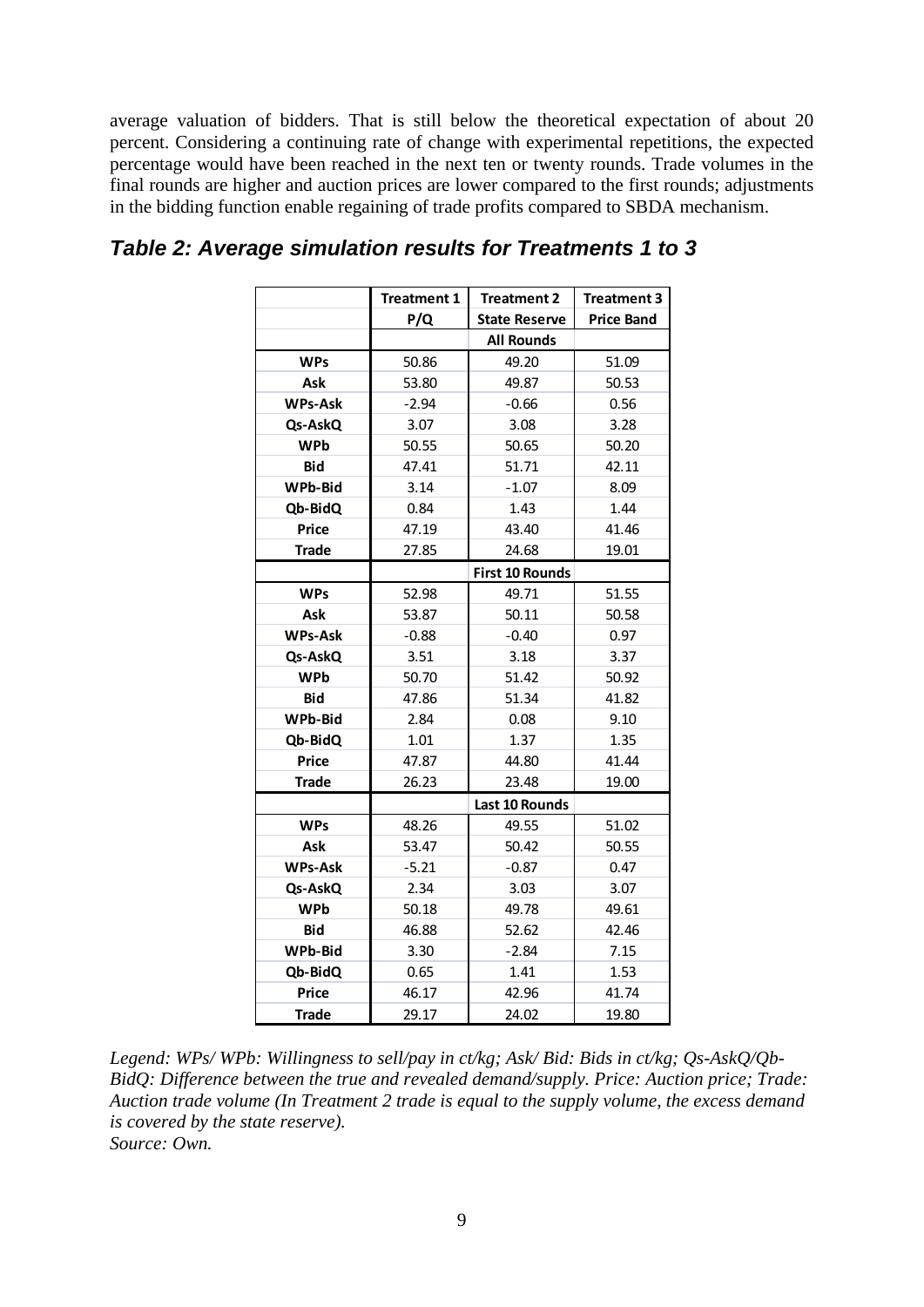Treatment 2 shows bid volumes on the supply and demand side very close between the first and the final rounds. The bid shading on the supply side is significantly reduced at a relatively low level. On the demand side the bid shading starts at a very high level. On average bids are 9 ct or almost 20 percent below the true valuations. In the end the shading of bids drops to 7 ct on average. The reason might be that the estimation of the optimal bidding rule under this treatment is much more complex; thus, the reduction in bid shading might either a readjustment or is just another trial in order to match the optimum. Compared to the intuitive rule that all bids above a certain level are constant, the empirical bid function shows a considerable amount of high price bids. This is likely inefficient (Figure 4). Also many bids with same underlying valuations vary significantly indicating that either no clear bidding strategy is applied among participants or the strategies differ between them.

In Treatment 3 the impact of price bands on the average price is about 2 ct or 4 percent of the average equilibrium price if we compare the results for the same bids with and without price bands. That means that even under the adjustment of bidding behavior a considerable amount of bids is deleted. These numbers and also the trade volume do not seem to improve over time; thus, there is likely no learning to be detected under this treatment.



#### *Figure 4: Bid functions for Treatment 3*

*Legend: WP: Willingness to sell/pay in ct/kg; Ask/ Bid: Bids in ct/kg; Results for Treatment three in Session 5. Source: Own.* 

#### *Conclusions*

In the paper we design three different treatments to model and analyze the main features of German milk quota exchanges. The base treatment is a single price multiple unit seller's sealed bid double auction which serves as a reference scenario to measure the impact of alternative regulations. The main features of the German milk quota exchanges are the state reserves that cover excess demands free of charge and the price bands that limit bids on the demand side. Both regulations aim at lowering equilibrium prices for quota buyers.

We employed first year students in Agricultural Sciences at the University of Kiel to run the three different treatments. For each treatment 16 participants randomly assigned to 6 sellers and 10 buyers trade under the respective market designs. Incentives are given by trade profit based payments for each participant.

Experimental results show that both regulations have a significant impact on equilibrium prices and trade volumes. In both designs the market outcomes (prices and volumes) significantly decrease compared to a regular double auction. This result does not hold for the